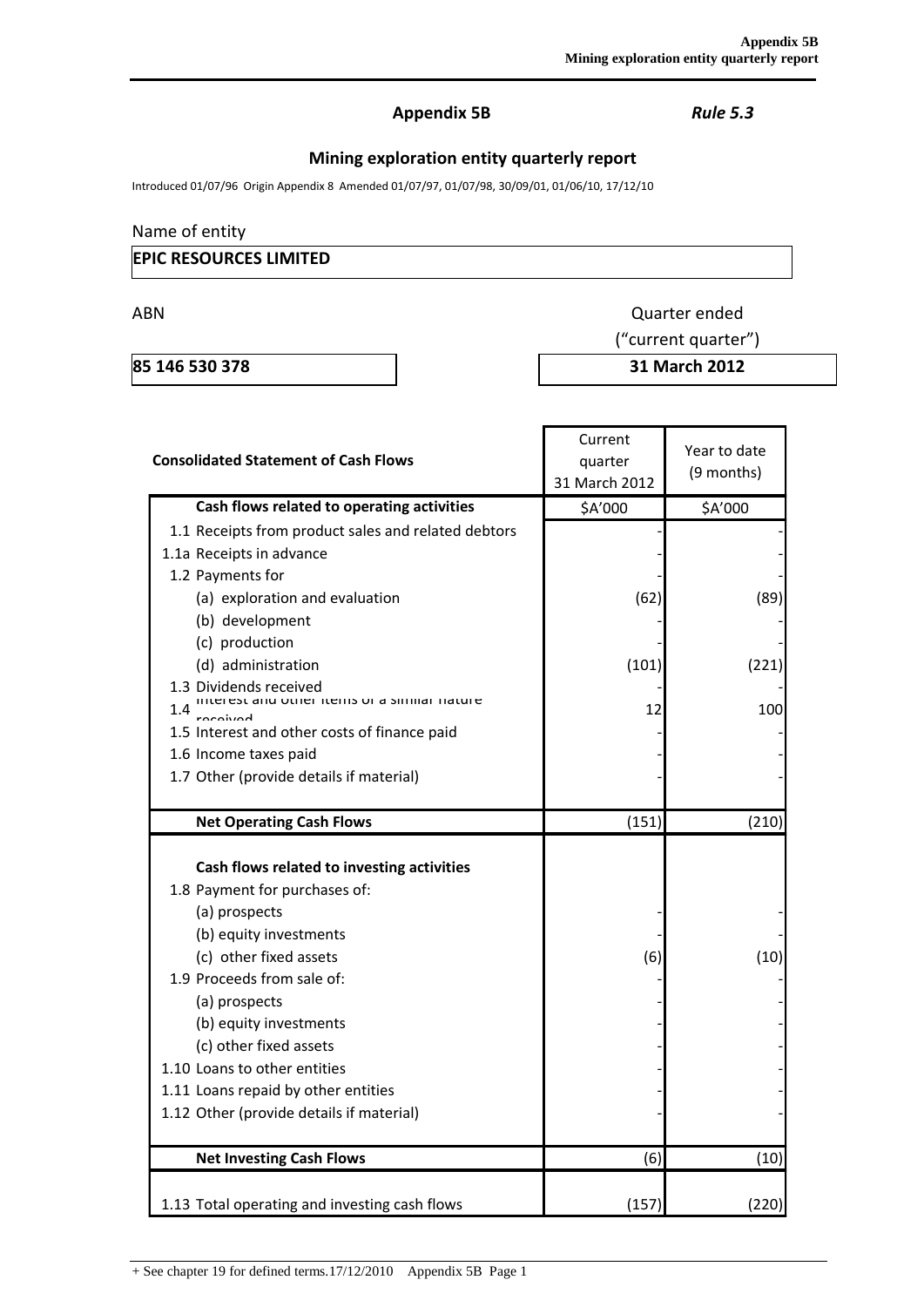| Consolidated statement of cash flows continued     |       |       |
|----------------------------------------------------|-------|-------|
| Cash flows related to financing activities         |       |       |
| 1.14 Proceeds from issues of shares, options, etc. |       |       |
| 1.15 Proceeds from sale of forfeited shares        |       |       |
| 1.16 Proceeds from borrowings                      |       |       |
| 1.17 Repayment of borrowings                       |       |       |
| 1.18 Dividends paid                                |       |       |
| 1.19 Other (Share issue costs on Non-Cash Director |       |       |
| Shares issued)                                     |       |       |
| <b>Net Financing Cash Flows</b>                    |       |       |
|                                                    |       |       |
| Net increase (decrease) in cash held               | (157) | (220) |
| 1.20 Cash at beginning of quarter/year to date     | 3,756 | 3,819 |
| 1.21 Exchange rate adjustments to item 1.20        | (2)   | (2)   |
| 1.22 Cash at end of quarter                        | 3,597 | 3,597 |

#### **Payments to directors of the entity and associates of the directors**

#### **Payments to related entities of the entity and associates of the related entities**

|      |                                                                  | Current quarter<br>\$A'000 |
|------|------------------------------------------------------------------|----------------------------|
| 1.23 | Aggregate amount of payments to the parties included in item 1.2 | 34.7                       |
| 1.24 | Aggregate amount of loans to the parties included in item 1.10   | Nil                        |

1.25 Explanation necessary for an understanding of the transactions

1.23 - Relates to Directors Fees

#### **Non-cash financing and investing activities**

2.1 Details of financing and investing transactions which have had a material effect on consolidated assets and liabilities but did not involve cash flows

None.

2.2 Details of outlays made by other entities to establish or increase their share in projects in which the reporting entity has an interest

N/A

<sup>+</sup> See chapter 19 for defined terms.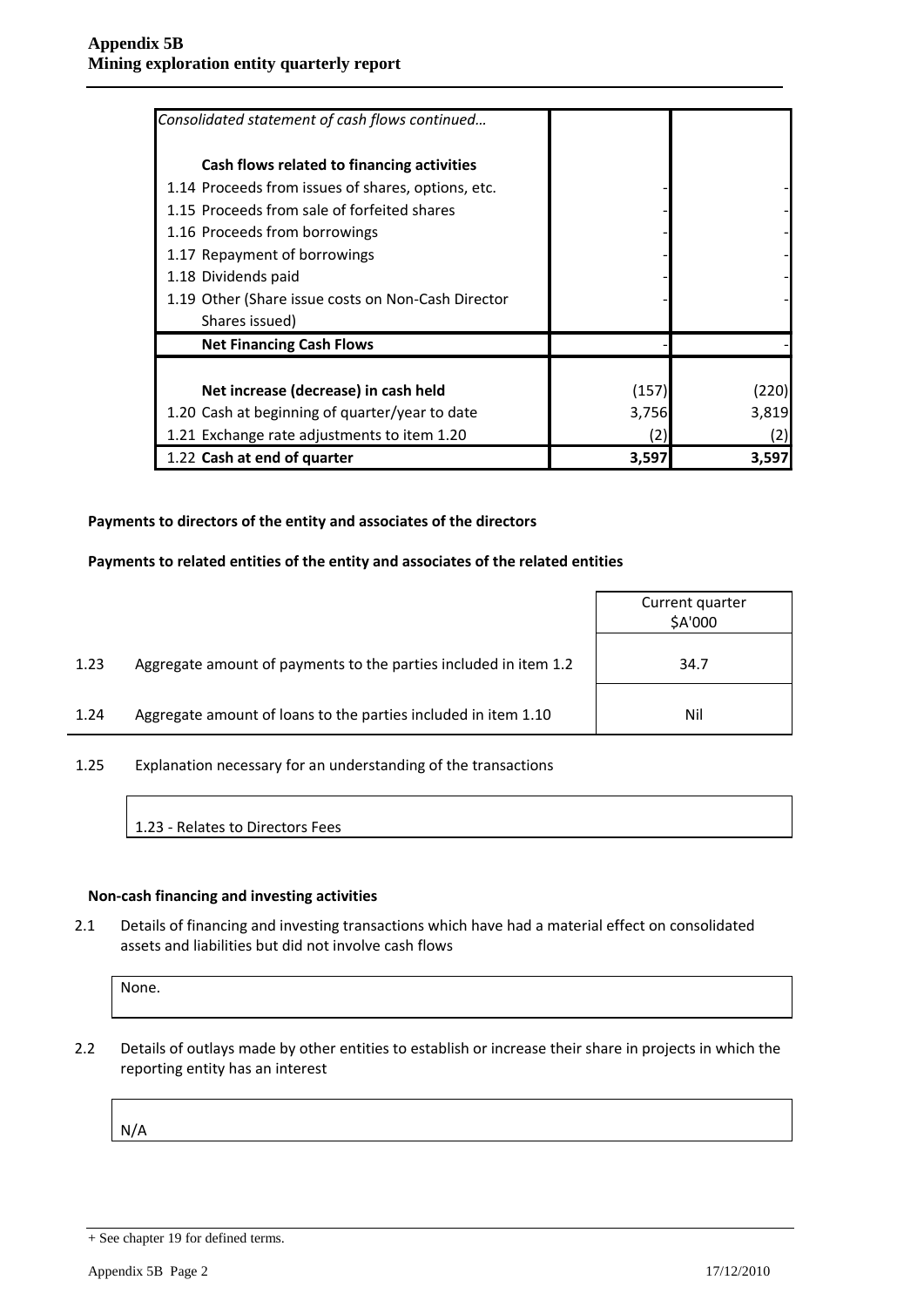*Add notes as necessary for an understanding of the position.*

Financing facilities available

l,

|     |                             | Amount available<br>\$A'000 | Amount used<br>\$A'000 |
|-----|-----------------------------|-----------------------------|------------------------|
| 3.1 | Loan facilities             |                             |                        |
|     |                             | N/A                         |                        |
| 3.2 | Credit standby arrangements |                             |                        |
|     |                             | N/A                         |                        |

|     | <b>Estimated cash outflows for next quarter</b> |         |
|-----|-------------------------------------------------|---------|
|     |                                                 | \$A'000 |
| 4.1 | Exploration and evaluation                      |         |
| 4.2 | Development                                     | 44      |
|     |                                                 |         |
| 4.3 | Production                                      |         |
| 4.4 | Administration                                  |         |
|     |                                                 | 55      |
|     |                                                 |         |
|     | <b>Total</b>                                    | 99      |

## **Reconciliation of cash**

| Reconciliation of cash at the end of the quarter (as<br>shown in the consolidated statement of cash flows) to<br>the related items in the accounts is as follows. |                          | Current quarter<br>\$A'000 | Previous quarter<br>\$A'000 |
|-------------------------------------------------------------------------------------------------------------------------------------------------------------------|--------------------------|----------------------------|-----------------------------|
| 5.1                                                                                                                                                               | Cash on hand and at bank | 3,592                      | 3,751                       |
| 5.2                                                                                                                                                               | Deposits at call         | 5                          | 5                           |
| 5.3                                                                                                                                                               | Bank overdraft           |                            |                             |
| 5.4                                                                                                                                                               | Other (provide details)  |                            |                             |
| <b>Total: cash at end of quarter (item 1.22)</b>                                                                                                                  |                          | 3,597                      | 3,756                       |

## **Changes in interests in mining tenements**

|     |                                                                     | Tenement<br>reference      | Nature of<br>interest<br>(note (2)) | Interest at<br>beginning of<br>quarter | Interest at end<br>of quarter |
|-----|---------------------------------------------------------------------|----------------------------|-------------------------------------|----------------------------------------|-------------------------------|
| 6.1 | Interests in mining<br>tenements relinquished,<br>reduced or lapsed | None during<br>the Quarter |                                     |                                        |                               |
| 6.2 | Interests in mining<br>tenements acquired or<br>increased           | None during<br>the Quarter |                                     |                                        |                               |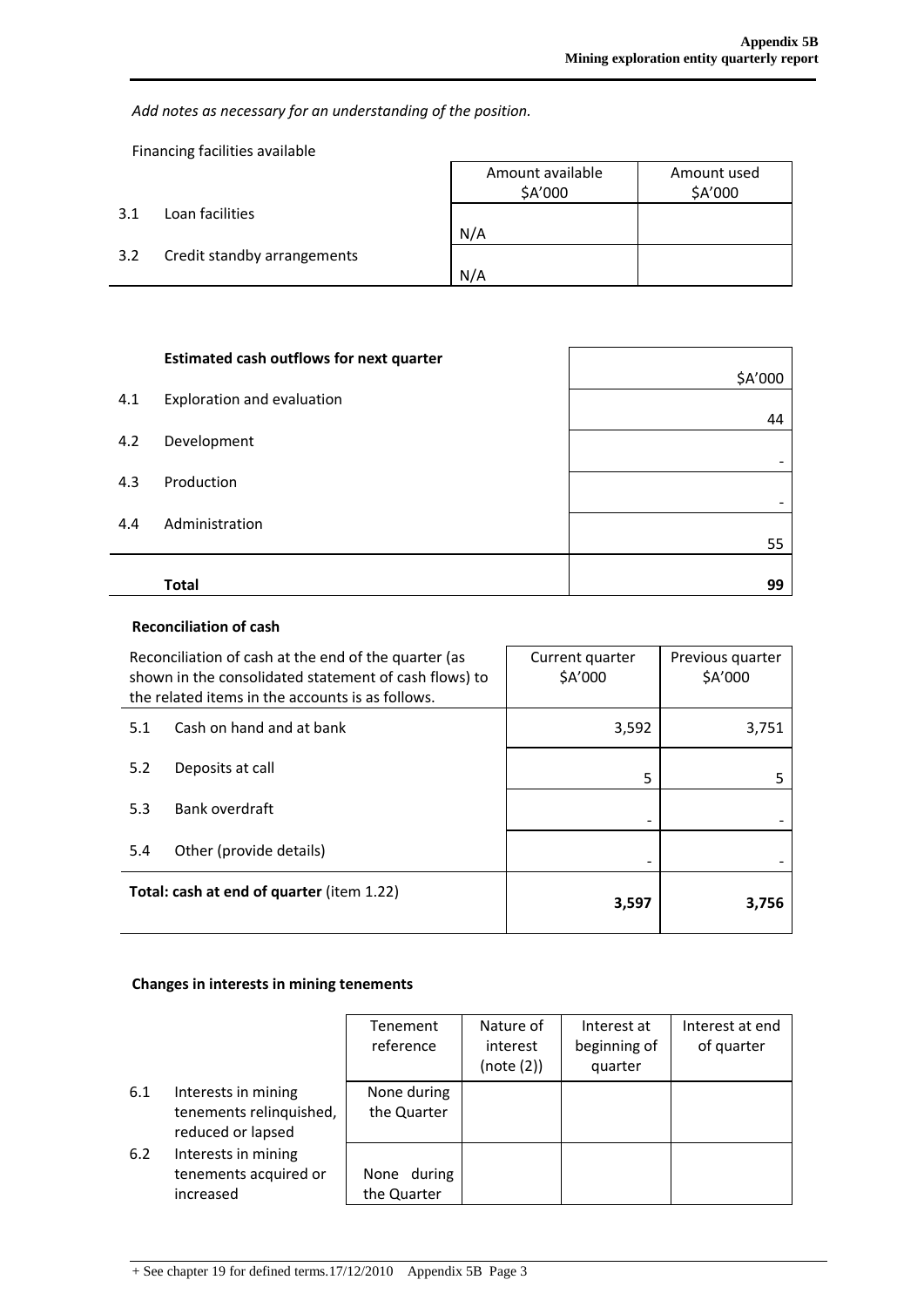### **Issued and quoted securities at end of current quarter**

*Description includes rate of interest and any redemption or conversion rights together with prices and dates.*

|     |                                                                                                                               | Total<br>number      | Number<br>quoted | Issue price<br>per security<br>(see note 3) | Amount paid<br>up per<br>security (see |
|-----|-------------------------------------------------------------------------------------------------------------------------------|----------------------|------------------|---------------------------------------------|----------------------------------------|
|     | 7.1 Preference +securities (description)                                                                                      |                      |                  |                                             |                                        |
| 7.2 | Changes during quarter<br>(a) Increases through issues<br>(b) Decreases through returns of capital,<br>buy-backs, redemptions |                      |                  |                                             |                                        |
|     | 7.3 +Ordinary securities                                                                                                      | 29,625,000           | 26,289,063       |                                             |                                        |
|     | Changes during quarter<br>(a) Increases through issues<br>(b) Exercise of options                                             |                      |                  |                                             |                                        |
| 7.4 | (c) Decreases through return of capital,<br>buy-backs<br>(d) Increase pursuant to underwriting of                             |                      |                  |                                             |                                        |
|     | options                                                                                                                       |                      |                  |                                             |                                        |
|     | 7.5 +Convertible securities                                                                                                   |                      |                  |                                             |                                        |
|     | Changes during quarter                                                                                                        |                      |                  |                                             |                                        |
|     | (a) Increases through issues                                                                                                  |                      |                  |                                             |                                        |
| 7.6 | (b) Decreases through securities<br>matured, converted                                                                        |                      |                  |                                             |                                        |
| 7.7 | <b>Options</b> (description and conversion<br>factor)                                                                         |                      |                  | Exercise<br>price                           | Expiry date                            |
|     |                                                                                                                               | 750,000<br>2,750,000 |                  | \$0.20<br>\$0.20                            | 31/01/2014<br>31/01/2014               |
|     | 7.8 Issued during quarter                                                                                                     |                      |                  |                                             |                                        |
|     | 7.9 Exercised during quarter                                                                                                  |                      |                  |                                             |                                        |
|     | 7.1 Expired during quarter                                                                                                    |                      |                  |                                             |                                        |
| 7.1 | <b>Debentures</b>                                                                                                             |                      |                  |                                             |                                        |
|     | (totals only)                                                                                                                 |                      |                  |                                             |                                        |
|     | 7.1 Unsecured notes (totals only)                                                                                             |                      |                  |                                             |                                        |

### **Compliance statement**

<sup>+</sup> See chapter 19 for defined terms.